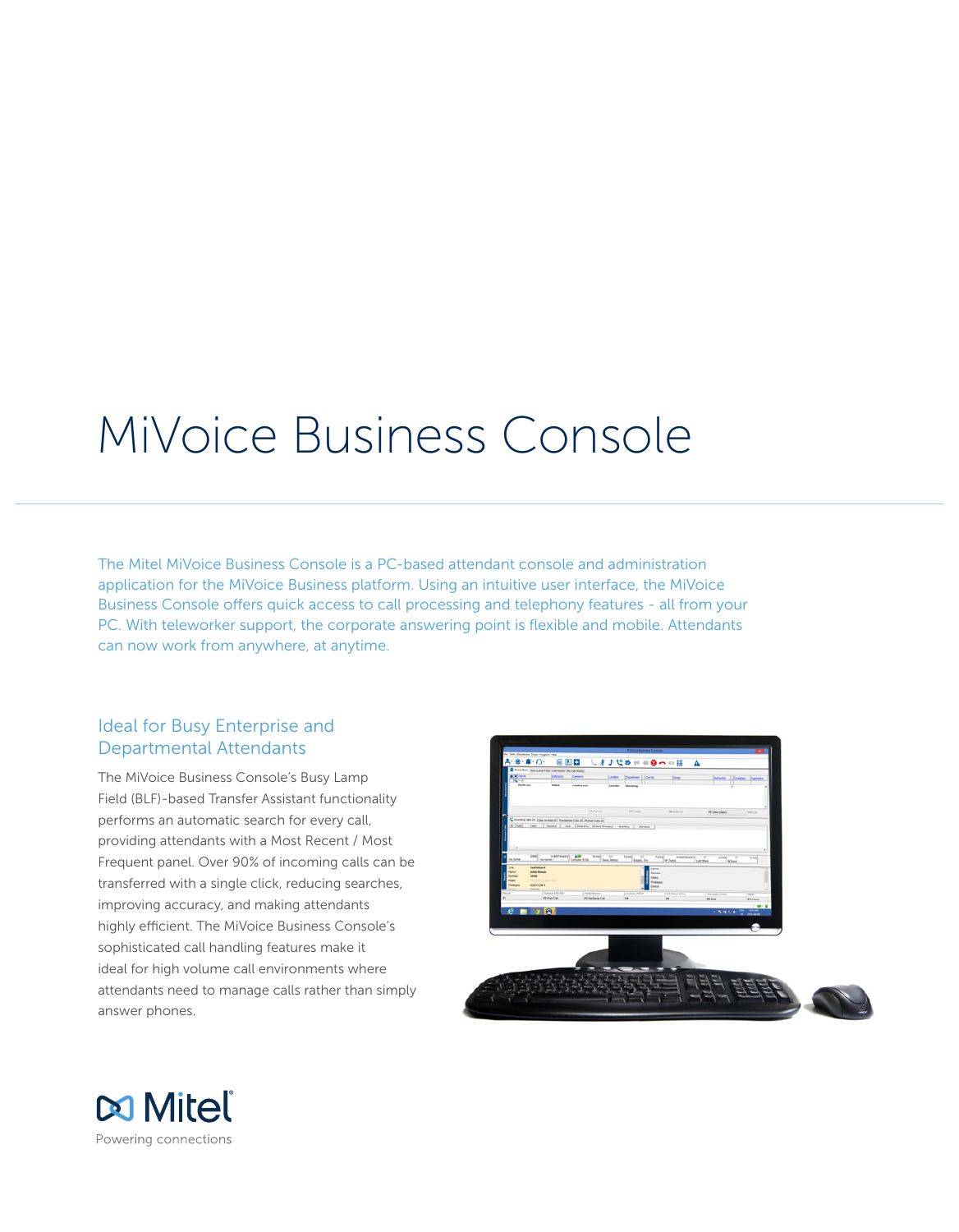# Presence and Instant Messaging Support

Presence is a standard requirement for enterprise attendants, offering employees a seamless way of informing the attendant when they will not be at their desk. Presence and Instant Messaging (IM) support allows the Console operator to see if someone is away from their desk, busy, or does not want to be disturbed.

Through IM, operators can quickly send messages to a user to let them know they have a call, or to ask a quick question on behalf of the caller.

## Multiple Busy Lamp Field Lists

Busy Lamp Field capabilities allow the operator to monitor the status of each extension and transfer calls with a single click. In many cases, enterprise console attendants support multiple departments or groups. Multiple BLF lists allow the operator to have dedicated lists for each group or department, making it quicker and easier to find an employee and see their status. If an employee is not available, the operator can see at a glance if there is someone else in their group who could speak to the caller, improving customer service. An extension can be featured in multiple BLF lists – for example, a sales representative in a branch office could appear in both the list for sales and the list for the branch office. BLF lists can be shared among all attendants, or dedicated to one attendant.

# Call History Support

MiVoice Business Console is designed to help attendants fulfill even challenging customer requests easily and efficiently. Imagine a caller asking to be transferred to a department he or she previously spoke with, but cannot remember the name of. A simple look though the call history enables attendants to easily and quickly match the caller with the proper destination.

# Multi-Tenanting Support

Businesses of any size can benefit from cost savings with multi-tenanting. Small and medium-sized businesses can reduce costs by sharing a single answer point, and the large enterprise can use a consolidated answer point to host all its subsidiaries. Attendants are prompted with customized greetings based on the company number dialed, removing any guesswork associated with multitenanting environments. For companies that enable BLF, multiplecompany BLF lists can be created to help attendants make sure that transfers go to the proper destination.

## Flexibility for Teleworkers

Save valuable office space by giving attendants the ability to work from anywhere in the world. MiVoice Business Console can run in Teleworker mode with MiVoice Border Gateway (MBG). This flexibility allows any attendant to support the corporate answering point from the comfort of their own home, ideal for additional staffing during peak hours. Attendants can simply log in during high call-volume hours and provide additional answer support to ensure that no call is missed.



MiVoice Business Console Main Screen with Transfer Assistant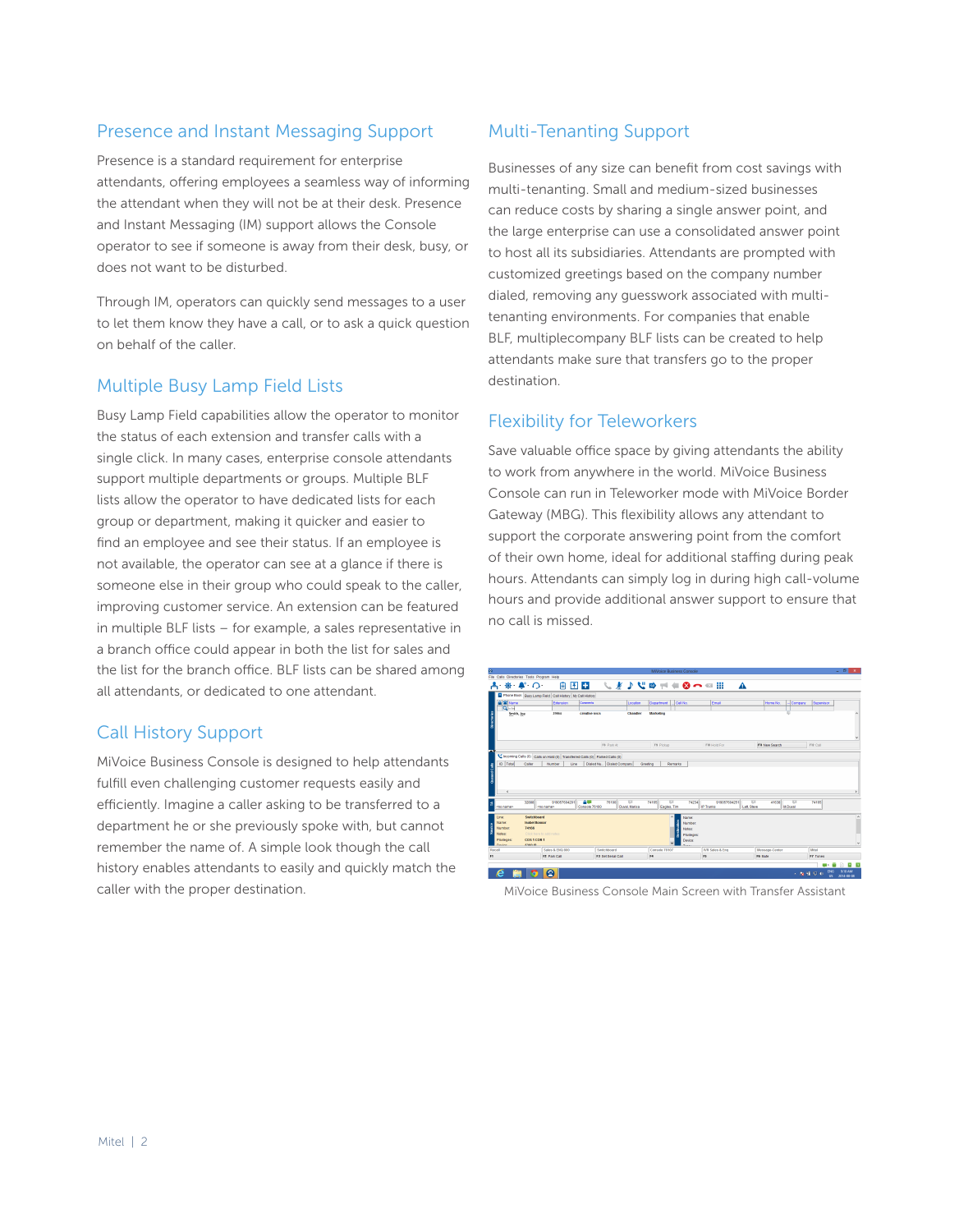# MiVoice Business Console Provides Such Features As:

- Transfer Assistant: Complete 90% of calls with the dynamic historical driven search that presents the Operator with the destination that the caller is most frequently requests
- Call History: Attendants can quickly lookup past transfers in difficult situations
- Multi-Tenanting: Share a single answer point between different companies and save on answer point costs
- Teleworker Support: Attendants can work off site, reducing office space costs
- Additional Data Fields: Provide more information to attendants, with color support
- Enhanced Status Indication: Hot Desk Login and Call Forward Status provided to attendants
- Enhanced Status Indication: Hot Desk Login and Call Forward Status provided to attendants
- Presence, Email, and Instant Messaging: Integrated with MiCollab Client\*, 3rd Party Presence Servers such as Lync through MiCollab Client\* or with Microsoft Exchange directly.\*\*
- Busy Lamp Field (BLF) Monitoring: Attendants see the phone status at a glance
- Multiple BLF Lists and Tile-Based BLF View: Multi-Tenanting BLF list support
- Incoming Calls List: Provides visual indication of all incoming calls, prioritizes calls, and customizes greeting based on calling line information
- Direct Station Select (DSS): Enables Attendants to pick up ringing extensions
- Calls on Hold Comments: Attendants have additional information to handle calls more efficiently
- Highly Intuitive Graphical User Interface (GUI): With screen-based call handling, simply point-and-click or touch
- On-Screen Scratch Pad: Allows attendants to take quick notes and messages while handling calls
- On-Screen Bulletin Board: Displays system wide information across the complete answer point
- Retrieve Button: Quickly retrieve a call that was transferred to the wrong extension
- Call Answering Priority: Answer calls based on longest time waiting or origin
- Call Waiting Threshold Capability: Incoming calls are routed to other consoles, reducing wait times
- Comprehensive Hospitality Console Feature Set
- Languages Supported: English, French(North American and European), Spanish (North American and European), German, Dutch, Italian, Portuguese (European and Brazilian), Swedish, and Simplified Chinese

Please refer to the MiVoice Business Console Feature Matrix for a complete list and description of all console features. \*Requires MiCollab Client 6.0 or later

\*\*Requires Microsoft Exchange 2007 or 2010

#### COMPRESSION SUPPORT

G.711, G.729

## VOICE QOS

Supports 802.1p/q for quality of service